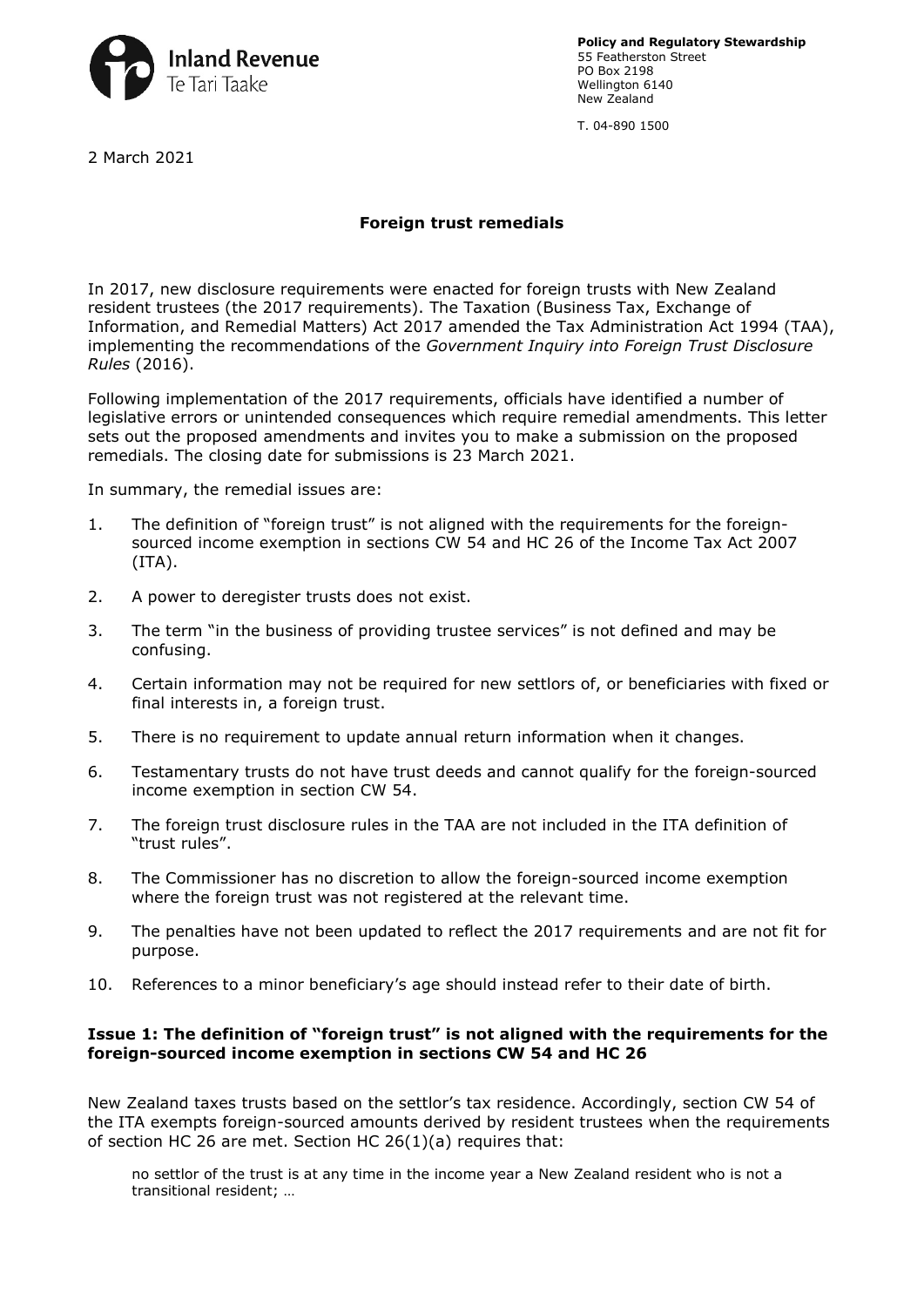<span id="page-1-0"></span>When the trust is a foreign trust, section HC 26 also requires the trust to meet certain requirements: the trust must have a trust deed, be registered, and the trustee must comply with the foreign trust disclosure requirements in the TAA.

However, a trust can qualify for the foreign-sourced income exemption without being a "foreign trust". A "foreign trust" is defined in section HC 11:

#### **HC 11 Foreign trusts**

A trust is a **foreign trust** at a moment in time if no settlor is resident in New Zealand at any time in the period that—

- (a) starts on the later of 17 December 1987 and the date on which a settlement was first made on the trust; and
- (b) ends with the moment in time.

The non-resident settlor requirements in section HC 11 and section HC 26(1)(a) are not completely aligned. The requirement in section HC 11 looks at the entire lifetime of the trust (for trusts settled after 17 December 1987), whereas the requirement in section HC 26(1)(a) only looks at the income year in which the relevant foreign-sourced amount is derived.

As such, a trust that does not have a settlor resident in New Zealand at any point in the current income year could use the foreign-sourced income exemption without technically being a "foreign trust" subject to the registration and disclosure requirements in the TAA.

#### **Example 1: settlor migrates from New Zealand**

Maia is resident in New Zealand. In the 2013 income year, she settled a family trust (the Trust) with a New Zealand trustee. The Trust holds a variety of foreign investments. The Trust is a complying trust as it has always met its tax obligations in New Zealand.

Maia moves overseas and ceases to be resident in New Zealand in the 2018 income year. In the 2019 income year, the Trust derives foreign-sourced income.

When the Trust's 2019 tax return is filed, the foreign-sourced income derived in that year could qualify for the exemption in sections CW 54 and HC 26 of the ITA, as no settlor of the trust was at any time in the income year a New Zealand resident. However, it would not technically be required (or able) to register as a "foreign trust", as it had a New Zealand resident settlor between the 2013 and 2018 income years.

The same issue arises for settlors who are transitional residents. As transitional residents are still tax resident in New Zealand, a trust with a transitional resident settlor could not be a "foreign trust" under section HC 11. However, such a trust could still use the foreign-sourced exemption in section HC 26(1)(a) as that section carves out transitional resident settlors from its non-resident settlor requirement.

## **Example 2: settlor migrates to New Zealand**

Pierre is resident in the United Kingdom. In 2001, he settled a family trust (the Trust) with a UK trustee. The Trust holds a variety of European investments.

In the 2019 income year, Pierre moves to New Zealand and replaces the Trust's UK trustee with a New Zealand trustee. Pierre becomes resident in New Zealand on 1 June 2018 but is a transitional resident for the period from 1 June 2018 to 30 June 2022.

When the Trust's 2019 tax return is filed, any foreign-sourced income derived in that year could qualify for the exemption in sections CW 54 and HC 26, as Pierre, the only settlor of the trust, is a transitional resident. However, the trust would not technically be a "foreign trust", as it has a New Zealand resident settlor.

These outcomes are inconsistent with the original policy intent of the disclosure requirements. The intent was that only registered trusts that have met the disclosure requirements would be able to use the foreign-sourced income exemption. The issue stems from the fact that the ITA assesses eligibility for the foreign-sourced income exemption on a yearly basis, whereas the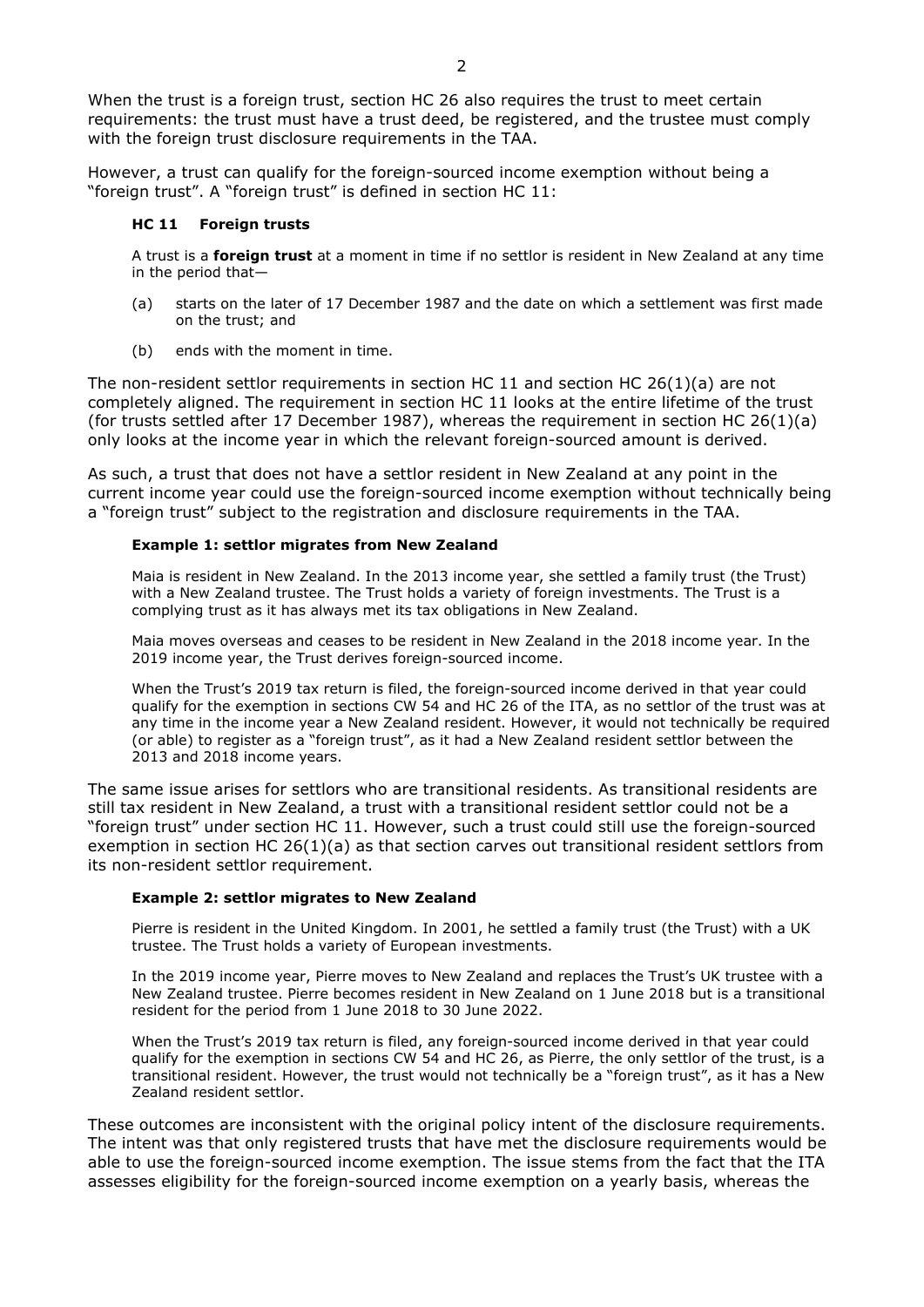<span id="page-2-0"></span>TAA's registration and disclosure regime does not contemplate trusts changing in classification between complying, non-complying and foreign trusts.

# *Proposed change*

Our preferred remedial change is to:

- Revert to the previous definition of "foreign trust" in section HC 11 of the ITA under which a trust can be a foreign trust in relation to a particular distribution.
- Enact a new defined term "foreign disclosing trust" for the purposes of sections HC 26(1)(c) and (d) and the disclosure regime in the TAA. The new definition would set out which trusts must comply with the TAA's registration and disclosure requirements and should include any trust qualifying for the foreign-sourced income exemption.

These remedial changes would only apply prospectively.

# **Issue 2: A power to deregister trusts does not explicitly exist**

The current legislation envisages that foreign trusts may be deregistered (see section HC  $26(1)(c)(iii)$  of the ITA) but there is no explicit power to deregister trusts.

# *Proposed change*

We propose to set out explicitly the circumstances where a foreign trust may be deregistered, and the effect of such deregistration.

#### *Requirements for deregistration*

The Commissioner should have the explicit power to deregister a foreign trust where she is satisfied the trust:

- is no longer a foreign trust
- no longer has a New Zealand resident trustee, or
- should not have been registered in the first place, as the requirements for registration were not made out.

The Commissioner should be allowed to backdate a deregistration to the point where the trust ceased to meet the statutory requirements for registration (for example the trust ceased to be a foreign trust).

The Commissioner should be able to exercise this deregistration power on her own initiative or on application by a trust. A trust applying for deregistration would have to provide sufficient information to satisfy the Commissioner that the trust should be deregistered.

Consistent with existing practice, the trust would need to provide the following when applying for deregistration:

- Reasons for the deregistration.
- Evidence of the termination or migration of the trust (for example, a deed of winding up or deed of appointment or removal of trustees).
- Contact details of the new trustee where the trust has migrated.
- A final annual return for the period up to its deregistration (including financial statements, details of settlements and distributions in the final period, and details of settlors making those settlements or beneficiaries receiving those distributions). This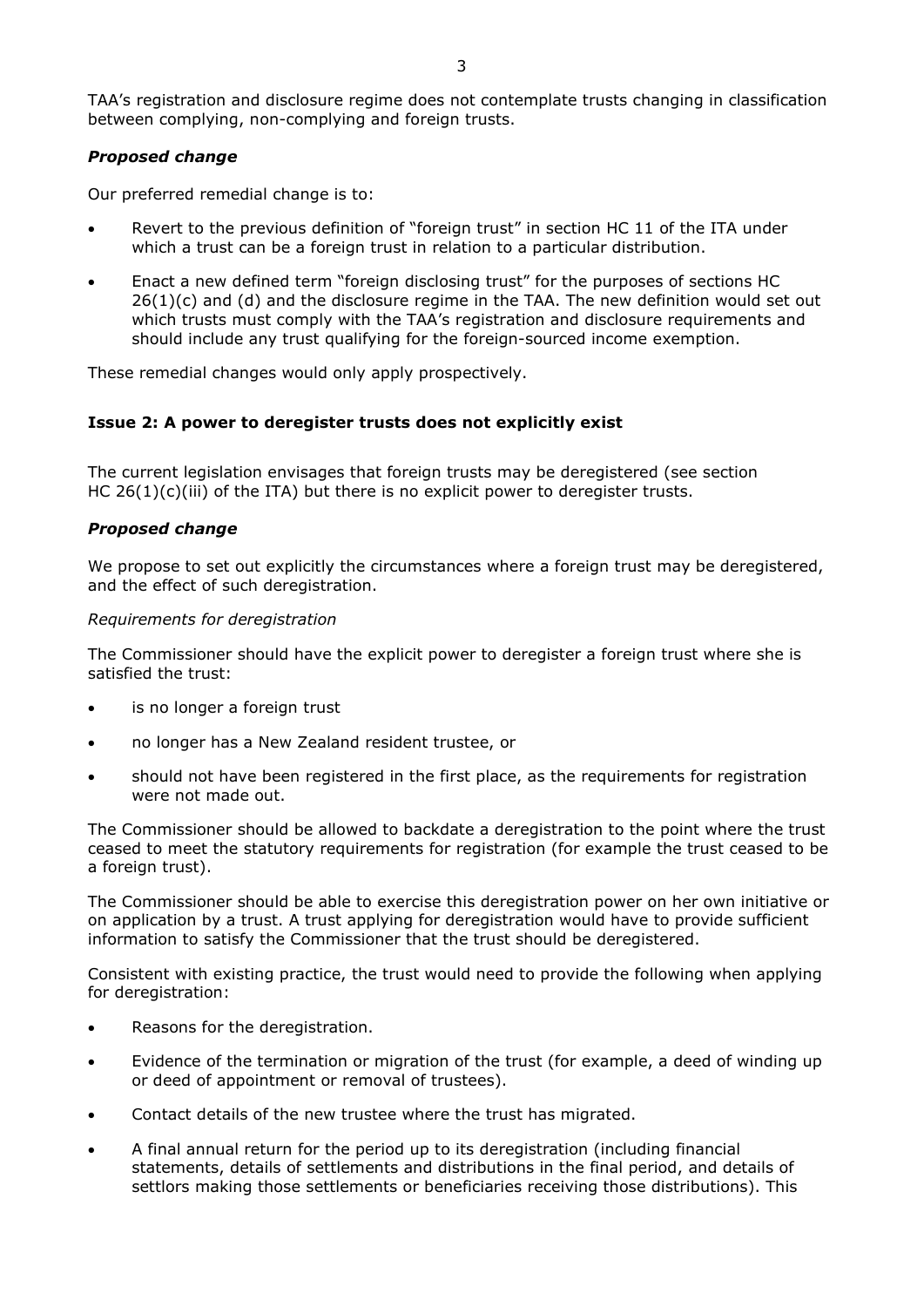<span id="page-3-0"></span>may be a part-year return if the trust is terminated or migrated shortly after the end of its balance year.

Such other information the Commissioner may require.

#### *Effect of deregistration*

Once a trust has been deregistered, it should not be required to notify the Commissioner of additions or alterations to details it has already provided (as required under section 59B(5) of the TAA) or provide annual returns (as required under section 59D(1)).

A trust that has been deregistered will not be able to use the foreign-sourced income exemption in section CW 54 of the ITA (for income derived after deregistration), as section HC 26 generally requires foreign trusts to be registered to qualify for the exemption.

If the foreign-sourced income exemption has been claimed for a period the trust was not registered, the Commissioner could amend the trust's returns to include the foreign-sourced income, subject to any existing time bar.

## **Issue 3: The term "in the business of providing trustee services" is not defined and may be confusing**

In some cases, the requirements are lighter for trusts with only foreign trustees that are natural persons and not "in the business of providing trustee services". Such trusts: do not have to look back as far when disclosing historical settlements on application for registration (section 59B(3)(b) of the TAA); are allowed a longer grace period to register the trust (section  $59C(3)$ ; and do not have to pay registration and annual return fees (section  $59E(5)$ ).

Some commentary has used the term "professional trustee" as a shorthand for trustees in the business of providing trustee services, even though "professional trustee" is a separately defined term. Section 3 defines "professional trustee" for the purposes of section 43B as follows:

**professional trustee**, in section 43B, means a person whose profession, employment, or business is or includes acting as a trustee or investing money on behalf of others

We consider the terms "professional trustee" and "in the business of providing trustee services" cover broadly similar concepts. It may therefore be less confusing to combine the two terms.

## *Proposed change*

We propose to replace references to trustees "in the business of providing trustee services" with "professional trustees".

This change would increase simplicity and certainty.

## **Issue 4: Certain information may not be required for new settlors of, or beneficiaries with fixed or final interests in, a foreign trust**

When a trustee applies for registration, they are required to provide the following for each of the persons listed in section 59B(3)(c)(i) to (vii) of the TAA:

- The name, email address, physical residential or business address, jurisdiction of tax residence, taxpayer identification number, and connection with the trust.
- A signed declaration that the trustee has informed the person of, and the person has agreed to, certain requirements of the TAA, Anti-Money Laundering and Countering Financing of Terrorism Act 2009 (AMLCFT Act) and regulations made under the AMLCFT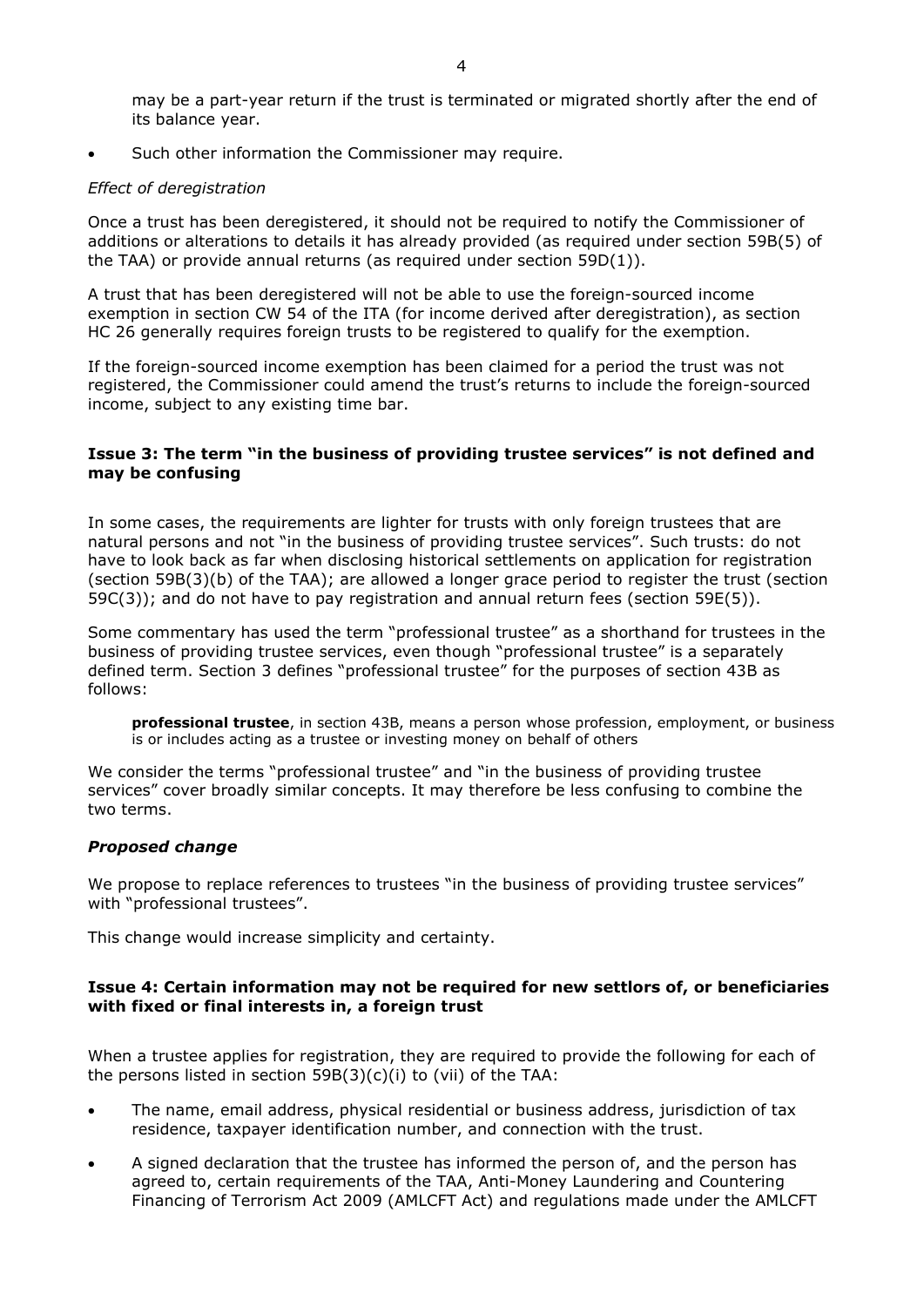<span id="page-4-0"></span>(section 59B(4)). Alternatively, the contact trustee may provide a signed declaration certifying that the person is dead or cannot be located.

However, the legislation may not technically require the contact trustee to provide a signed declaration for settlors making a settlement after the application for registration (new settlors), even though the other information above is required.

It is also arguable whether the information above and a declaration are required for beneficiaries with a fixed interest in the trust property (fixed beneficiaries). Although the information and declaration are required for each beneficiary of a "fixed trust", some taxpayers may consider a trust not to be a "fixed trust" if it also has discretionary beneficiaries under the same trust deed. While we consider that in these cases there would actually be multiple trusts (some fixed, some discretionary), it would be clearer to amend the relevant sections so that they refer to beneficiaries with fixed interests in the trust rather than beneficiaries of a "fixed trust".

It can also be unclear whether the information above and a declaration are required for final beneficiaries. We consider it arguable that final beneficiaries should be subject to the same requirements as fixed beneficiaries because a final beneficiary's interest in the trust can be more certain than a discretionary beneficiary's interest. On the other hand, we understand that, like discretionary beneficiaries, final beneficiaries can sometimes be hard to identify if they are part of a wider class. We welcome submissions on this point.

## *Proposed changes*

We propose to:

- Require the contact trustee to provide the signed declaration for any new settlors at the same time as the annual return relating to the period in which the settlement was made is filed.
- Amend sections  $59B(3)(c)(vi)$ , (vii) and (d) so that they refer to beneficiaries with fixed interests in the trust rather than beneficiaries of a "fixed trust".
- Clarify whether final beneficiaries are covered by the requirements that apply to fixed beneficiaries in section 59B(3)(c) and (4) or the requirements that apply to discretionary beneficiaries in section 59B(3)(e).

# **Issue 5: There is no requirement to update annual return information when it changes**

Section 59B(5) of the TAA generally requires the contact trustee to notify the Commissioner of additions or alterations to the information provided on registration, but not for information provided in annual returns.

## *Proposed change*

We propose to require the contact trustee to notify the Commissioner of additions or alterations to the information provided in annual returns (including information on new settlors and beneficiaries with fixed interests — see Issue 4) within 30 days after becoming aware of the addition or alteration. This is consistent with the existing time limit under section 59C(2) for disclosing changes to information provided on application for registration.

The effect of this change means that if, for example, a settlor's physical address changes, the contact trustee must notify the Commissioner within 30 days after becoming aware of it, regardless of whether the settlor's original address was provided on registration or in an annual return.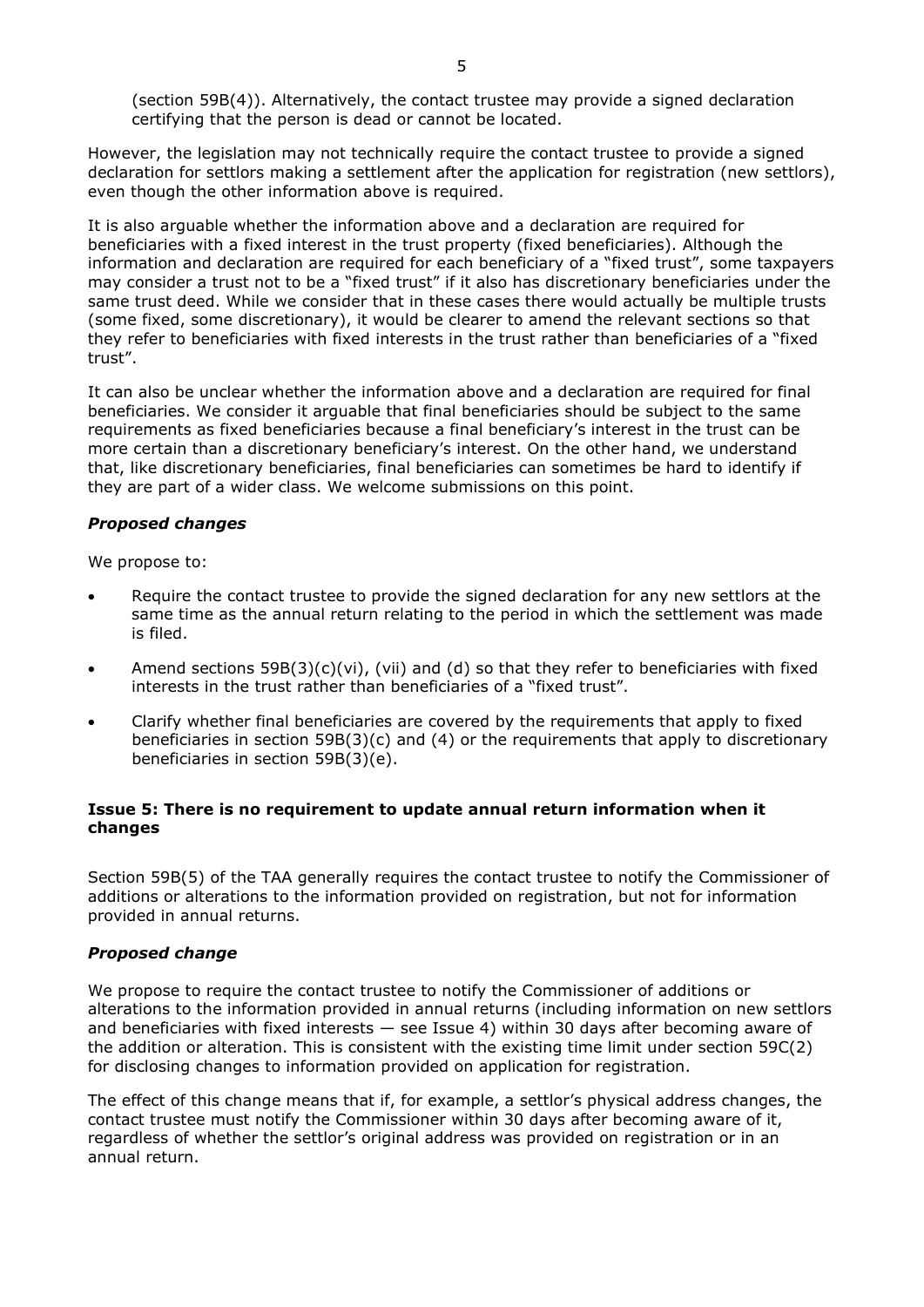## <span id="page-5-0"></span>**Issue 6: Testamentary trusts do not have trust deeds and cannot qualify for the foreign-sourced income exemption in section CW 54**

For a foreign trust to get the foreign-sourced income exemption in section CW 54 of the ITA, it must have a trust deed (sections HC  $26(1)(c)(i)$  and  $(d)(i)$ ). This requirement applies equally to foreign trusts established under a will (testamentary trusts) as it does to trusts set up during a settlor's lifetime (*inter vivos* trusts).

However, a will is not legally a trust deed. As a result, foreign testamentary trusts are not currently able to obtain the foreign-sourced income exemption. We do not consider this was the intended policy result.

# *Proposed change*

We propose to allow testamentary trusts to obtain the foreign-sourced income exemption by allowing a will establishing a trust to be treated as a trust deed for the purposes of section HC 26.

We propose to make this change retrospective to 21 February 2017, when the new disclosure requirements came into effect.

# **Issue 7: The foreign trust disclosure rules in the TAA are not included in the ITA definition of "trust rules"**

The foreign trust registration and disclosure rules in sections 59B to 59E of the TAA are not included in the definition of "trust rules" in section YA 1 of the ITA. Accordingly, some provisions and definitions that should apply to the foreign trust disclosure rules do not. An example is section HC 28, which contains an expanded definition of "settlor" for the purpose of the trust rules.

There was never a policy intention to treat persons falling under the section HC 27 definition of a "settlor" differently from persons falling under the expanded definition in section HC 28 for the purposes of the foreign trust disclosure rules. The legislative history of section HC 28 suggests that the section was split out for legibility reasons rather than policy reasons.

We recognise, however, the intention that people who have provided minor and incidental services to a trust for consideration below market value, would not be regarded as "settlors" for the purposes of the foreign trust disclosure rules (even though they would be "settlors" for other income tax purposes).<sup>[1](#page-5-1)</sup> That intention is already achieved through the specific carveouts in sections  $59B(3)(b)$  and  $59D(2)(b)(i)$  and will not be affected by including the foreign trust disclosure rules in the definition of "trust rules".

# *Proposed change*

We propose to amend the definition of "trust rules" in the ITA to include the foreign trust registration and disclosure rules in sections 59B to 59E of the TAA.

# **Issue 8: The Commissioner has no discretion to allow the foreign-sourced income exemption where the foreign trust was not registered at the relevant time**

If a resident foreign trustee has satisfied the Commissioner that the trustee made reasonable efforts in the income year to comply with the requirements of sections 22, 59B, 59C or 59D of the TAA, and has corrected the failure to comply within a reasonable period after becoming

<span id="page-5-1"></span><sup>&</sup>lt;sup>1</sup> Taxation (Business Tax, Exchange of Information, and Remedial Matters) Bill (149-2) (select committee report) at 4 [https://www.parliament.nz/resource/en-](https://www.parliament.nz/resource/en-NZ/51DBSCH_SCR71859_1/a766cca1dc215ab6c19f957d7a9d3668f18ebe8f)[NZ/51DBSCH\\_SCR71859\\_1/a766cca1dc215ab6c19f957d7a9d3668f18ebe8f](https://www.parliament.nz/resource/en-NZ/51DBSCH_SCR71859_1/a766cca1dc215ab6c19f957d7a9d3668f18ebe8f)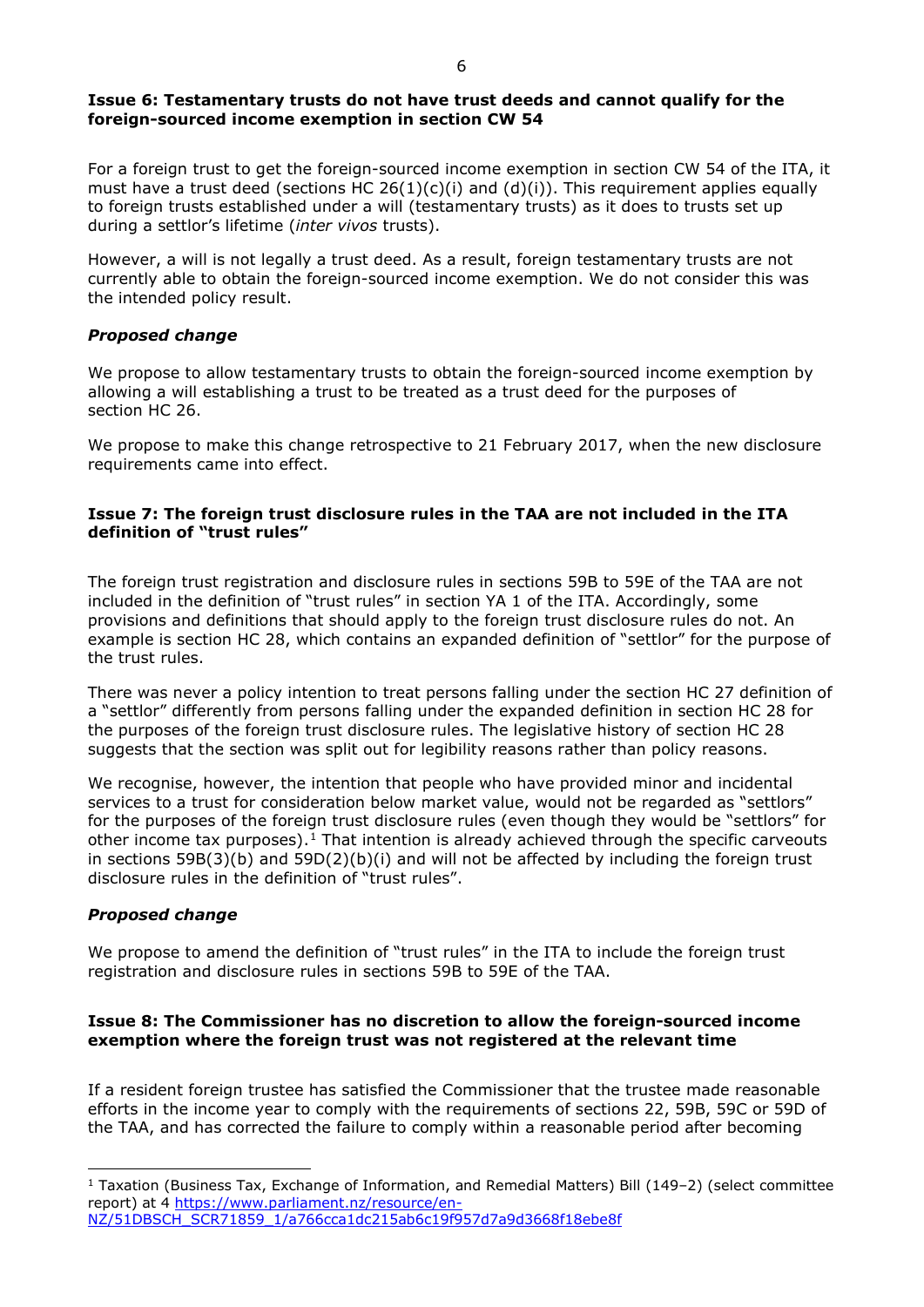<span id="page-6-0"></span>aware of the failure, the trust may still obtain the foreign-sourced income exemption under section HC 26(1B) of the ITA.

However, that same power is not available to the Commissioner if a foreign trust was not *registered* at the times required by section HC 26(1)(d)(ii) and (iii), even if the trustee had made reasonable efforts to be registered in time. There is no policy reason for this difference in treatment.

#### *Proposed change*

We are considering two ways in which this issue may be fixed. Where the trustee has made reasonable efforts to be registered in time and the other conditions for the exemption are met, either:

- give the Commissioner a discretion to allow the foreign-sourced income exemption, or
- allow the Commissioner to backdate a registration.

We invite submissions on which of the two approaches is preferred. At this stage, we consider backdating the registration would most likely be simpler and cleaner, particularly where the trust has derived multiple items of foreign-sourced income in the relevant period.

## **Issue 9: The penalties have not been updated to reflect the 2017 requirements and are not fit for purpose**

When the registration and disclosure requirements were enacted, penalties for non-compliance were not correspondingly enacted or updated. In particular, sections 143(1B) and (1C) of the TAA, which set out how the absolute liability offences in section 143(1) apply to resident foreign trustees, reflect the wording of the pre-2017 disclosure regime. For example, section 143(1C) refers only to section 59B (registration and initial disclosure requirement) but not to section 59D (annual return requirement); and section 143(1C)(b) refers to the appointment of another resident foreign trustee under section 59B(7) even though that subsection no longer provides for the appointment of a trustee.

Furthermore, the main consequence of non-compliance with the 2017 requirements is that the foreign trust will not be able to use the foreign-sourced income exemption. There is an exception in section HC 26(1B) (discussed above under Issue 8), which can apply when the Commissioner is satisfied that the trustee has made reasonable efforts to comply. However, this is all-or-nothing in its effect (that is, the exemption either applies or it does not) which means that the consequences of not complying may be disproportionate to the seriousness of, or culpability involved in, the non-compliance.

For example, a resident trustee may not have taken reasonable efforts to comply with all the disclosure requirements, but ultimately did comply. Denying the foreign-sourced income exemption altogether in such a case may be considered excessively harsh, but at the same time the Commissioner may not be satisfied that the exception in section HC 26(1B) is made out.

On the other hand, where the Commissioner is satisfied the exception is made out, it could be considered unsatisfactory that the foreign trust effectively suffered no consequences for its non-compliance. Similarly, denying the foreign-sourced income exemption would not have any effect on a foreign trust that does not derive foreign-sourced income.

Another compliance tool, such as a civil penalty, could assist the administration of the foreign trust registration and disclosure regime, having regard to the purpose of that regime. A civil penalty could be imposed in a way that is more proportionate to the offence committed.